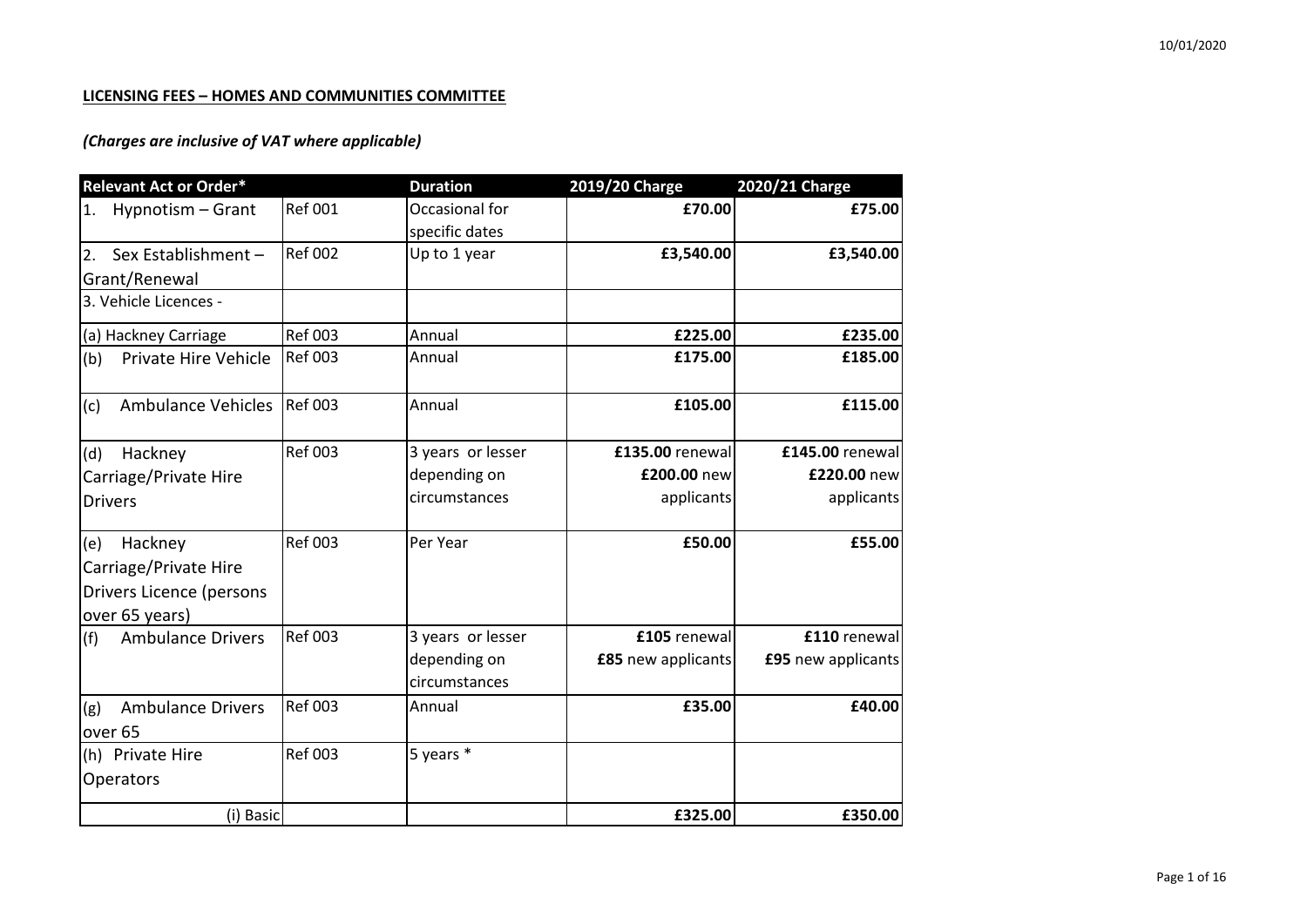| (ii) plus per vehicle           |                |           | £30.00  | £35.00  |
|---------------------------------|----------------|-----------|---------|---------|
| (i) Ambulance Operators         | <b>Ref 003</b> | 5 years * |         |         |
| (i) Basic                       |                |           | £310.00 | £350.00 |
| (ii) plus per vehicle Plates    |                |           | £20.00  | £25.00  |
| (j)<br>Knowledge Test           | <b>Ref 003</b> | One-off   | £40.00  | £40.00  |
| (k)<br><b>Drivers Test</b>      | <b>Ref 003</b> | One-off   | £40.00  | £40.00  |
| (1)<br><b>Replacement Badge</b> | <b>Ref 003</b> | One-off   | £25.00  | £25.00  |
| (m) Replacement Plate           | <b>Ref 003</b> |           | £45.00  | £45.00  |
| (n) Transfer of Plate (No       | <b>Ref 003</b> | One-off   | £45.00  | £50.00  |
| replacement plate to be         |                |           |         |         |
| issued)                         |                |           |         |         |
| (o) Temporary                   | <b>Ref 003</b> | One-off   | £85.00  | £85.00  |
| Plate/Transfer of Plate         |                |           |         |         |
| (including Plates and           |                |           |         |         |
| magnetic roundals)              |                |           |         |         |
| (p) Temporary                   | <b>Ref 003</b> | One-off   | £75.00  | £75.00  |
| Plate/Transfer of Plate         |                |           |         |         |
| (including Plates and stick     |                |           |         |         |
| on roundals)                    |                |           |         |         |
| (q) Temporary &                 | <b>Ref 003</b> | One-off   | £15.00  | £15.00  |
| Magnetic<br>Permanent           |                |           |         |         |
| Roundels                        |                |           |         |         |
| (r) Additional stick on         | <b>Ref 003</b> | One-off   | £10.00  | £10.00  |
| Roundels                        |                |           |         |         |

**Fees have been generally increased. Some fees are unchanged to better reflect the actual** 

**costs**

**\*a new 5 year duration licence has been introduced.**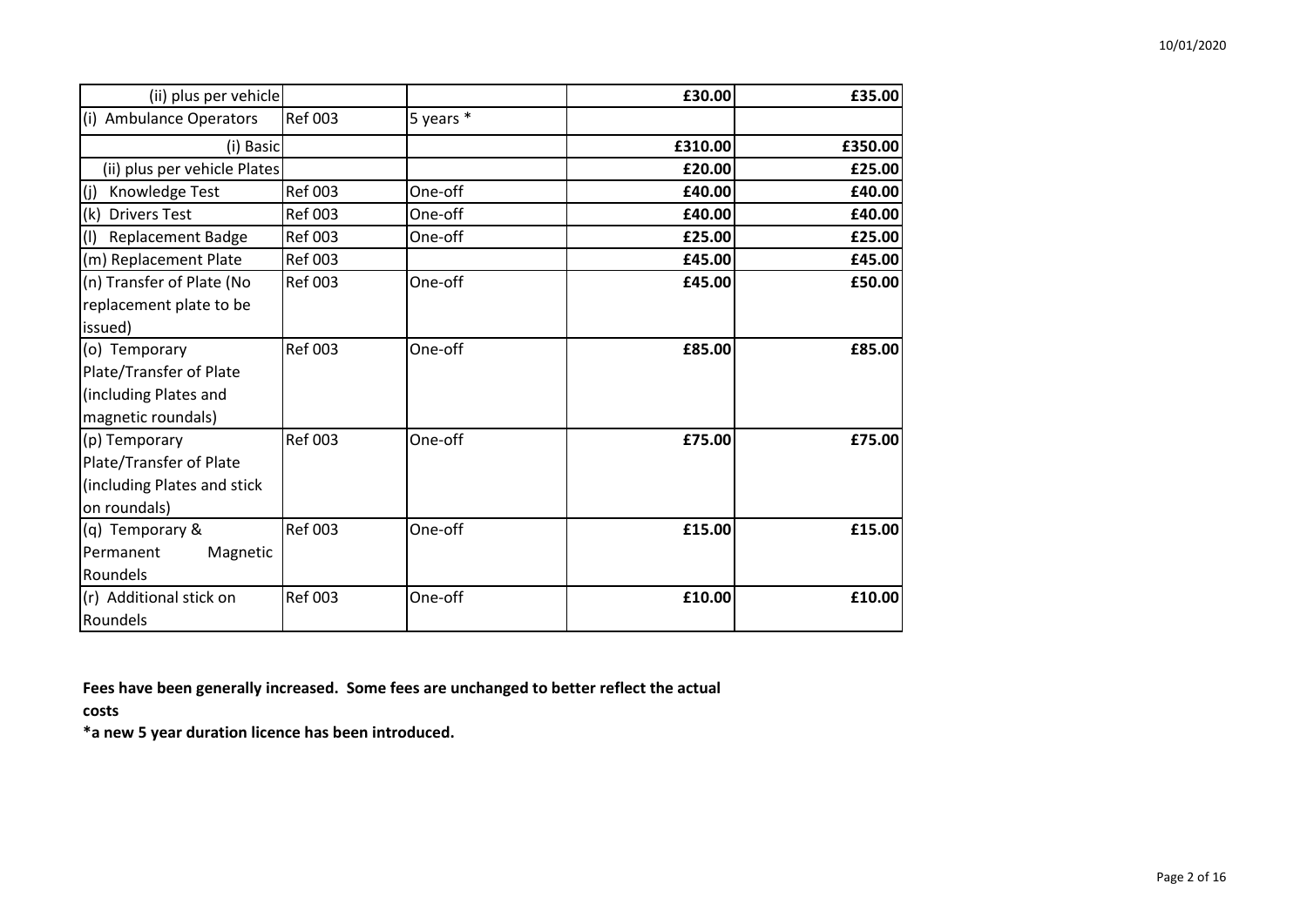#### **GAMBLING ACT 2005 – DISCRETIONARY FEES - HOMES & COMMUNITIES COMMITTEE**

These fees are set at the discretion of the local Authority within a framework on minimum and maximums set in statutory regulations

**A full review of these fees has been undertaken and bench marked against other authorities. A range of increases are proposed.**

|                     |                                  | 2019/20 Charge | 2020/21 Charge |
|---------------------|----------------------------------|----------------|----------------|
|                     | New application                  | £1,200.00      | £1,200.00      |
|                     | Application for reinstatement of |                |                |
|                     | licence                          | £800.00        | £800.00        |
|                     | Application for provisional      |                |                |
|                     | statement                        | £1,200.00      | £1,200.00      |
|                     | Application to convert           |                |                |
| <b>BINGO</b>        | provisional statement            | £650.00        | £650.00        |
|                     | Application to Vary licence      | £1,000.00      | £1,000.00      |
|                     |                                  |                |                |
|                     | Application to transfer licence  | £120.00        | £150.00        |
|                     | Notification of Change           | £50.00         | £60.00         |
|                     | Copy of Licence                  | £30.00         | £50.00         |
|                     | <b>Annual Fee</b>                | £500.00        | £520.00        |
|                     | New application                  | £950.00        | £950.00        |
|                     | Application for reinstatement of |                |                |
|                     | licence                          | £500.00        | £500.00        |
|                     | Application for provisional      |                |                |
|                     | statement                        | £1,200.00      | £1,200.00      |
| <b>ADULT GAMING</b> | Application to convert           |                |                |
| <b>CENTRE</b>       | provisional statement            | £650.00        | £650.00        |
|                     | Application to Vary licence      | £800.00        | £830.00        |
|                     |                                  |                |                |
|                     | Application to transfer licence  | £100.00        | £150.00        |
|                     | Notification of Change           | £50.00         | £60.00         |
|                     | Copy of Licence                  | £30.00         | £50.00         |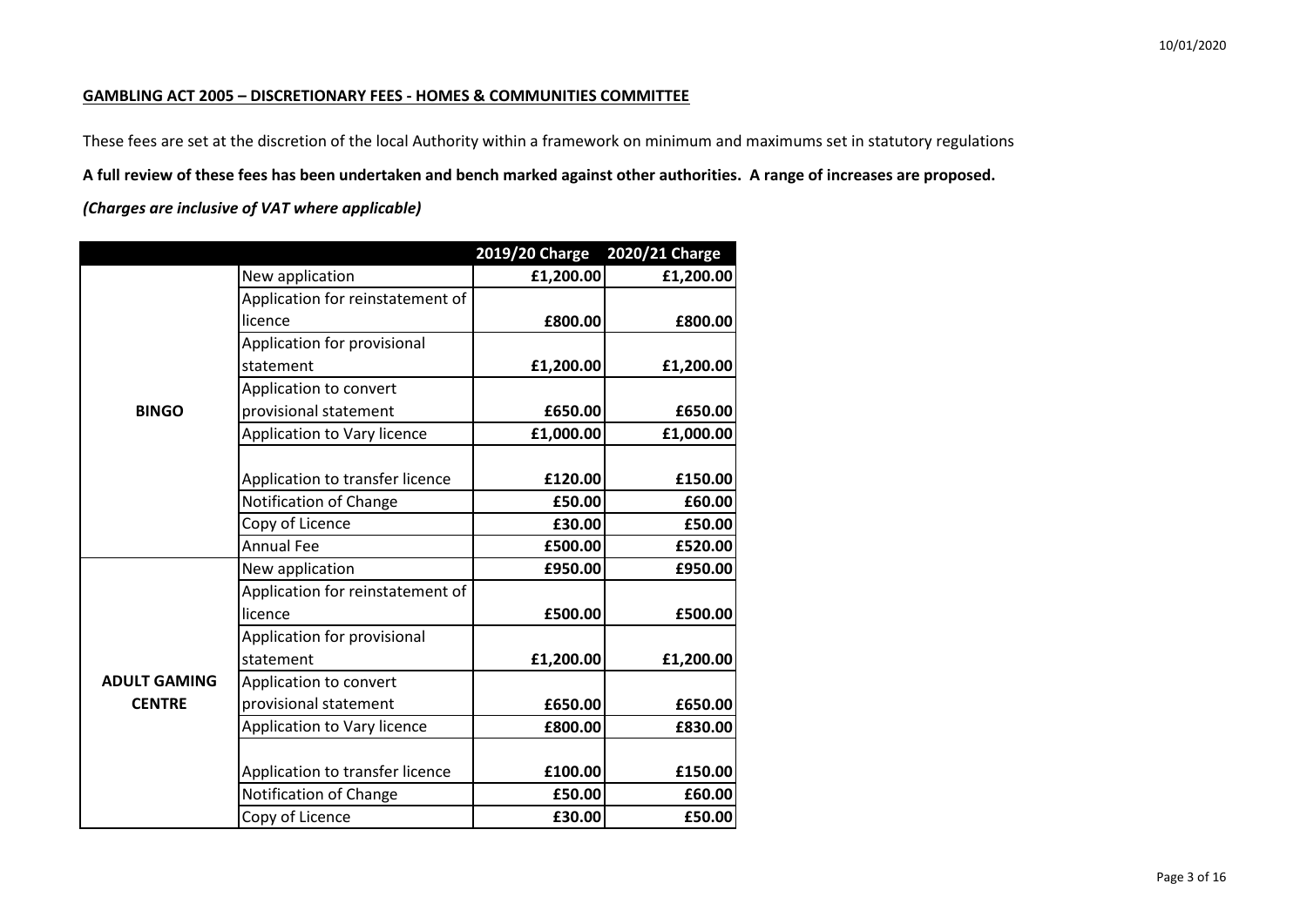| <b>ADULT GAMING</b>     |                                  |           |           |
|-------------------------|----------------------------------|-----------|-----------|
| <b>CENTRE</b>           | <b>Annual Fee</b>                | £500.00   | £520.00   |
|                         | New application                  | £950.00   | £950.00   |
|                         | Application for reinstatement of |           |           |
|                         | licence                          | £500.00   | £500.00   |
|                         | Application for provisional      |           |           |
|                         | statement                        | £1,200.00 | £1,200.00 |
| <b>FAMILY</b>           | Application to convert           |           |           |
| <b>ENTERTAINMENT</b>    | provisional statement            | £650.00   | £650.00   |
| <b>CENTRE</b>           | Application to Vary licence      | £800.00   | £830.00   |
|                         |                                  |           |           |
|                         | Application to transfer licence  | £80.00    | £100.00   |
|                         | Notification of Change           | £50.00    | £60.00    |
|                         | Copy of Licence                  | £30.00    | £50.00    |
|                         | <b>Annual Fee</b>                | £500.00   | £530.00   |
|                         | New application                  | £1,000.00 | £1,000.00 |
|                         | Application for reinstatement of |           |           |
|                         | licence                          | £800.00   | £800.00   |
|                         | Application for provisional      |           |           |
|                         | statement                        | £1,200.00 | £1,200.00 |
| <b>BETTING PREMISES</b> | Application to convert           |           |           |
| (excl. tracks)          | provisional statement            | £650.00   | £650.00   |
|                         | Application to Vary licence      | £1,000.00 | £1,100.00 |
|                         |                                  |           |           |
|                         | Application to transfer licence  | £120.00   | £150.00   |
|                         | Notification of Change           | £50.00    | £60.00    |
|                         | Copy of Licence                  | £30.00    | £50.00    |
|                         | <b>Annual Fee</b>                | £500.00   | £530.00   |
|                         | New application                  | £950.00   | £1,000.00 |
|                         | Application for reinstatement of |           |           |
| <b>BETTING ON TRACK</b> | licence                          | £800.00   | £800.00   |
|                         | Application for provisional      |           |           |
|                         | statement                        | £1,200.00 | £1,200.00 |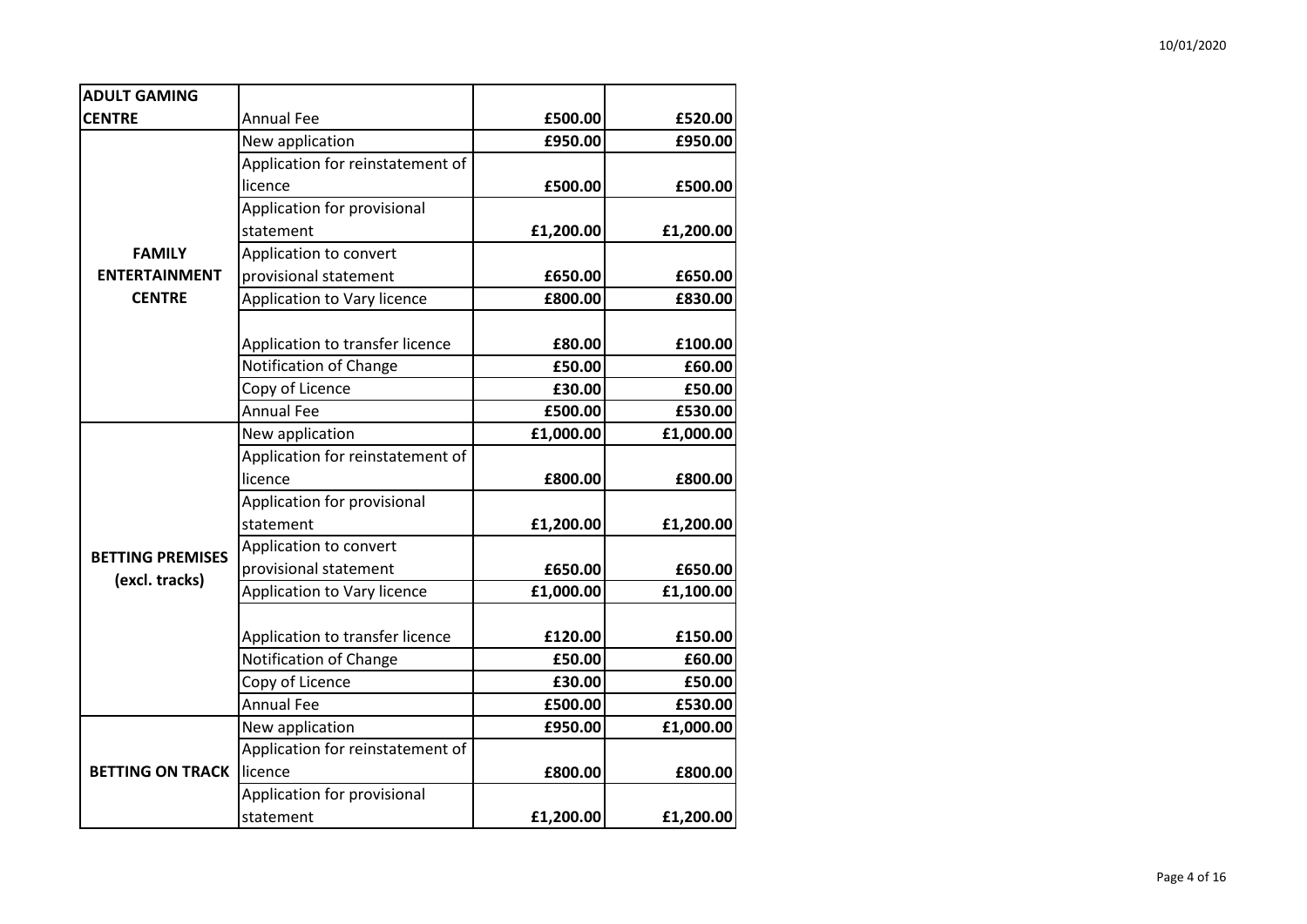|                         | Application to convert          |           |           |
|-------------------------|---------------------------------|-----------|-----------|
|                         | provisional statement           | £650.00   | £650.00   |
|                         | Application to Vary licence     | £1,000.00 | £1,100.00 |
| <b>BETTING ON TRACK</b> |                                 |           |           |
|                         | Application to transfer licence | £120.00   | £150.00   |
|                         | <b>Notification of Change</b>   | £50.00    | £60.00    |
|                         | Copy of Licence                 | £30.00    | £50.00    |
|                         | <b>Annual Fee</b>               | £500.00   | £530.00   |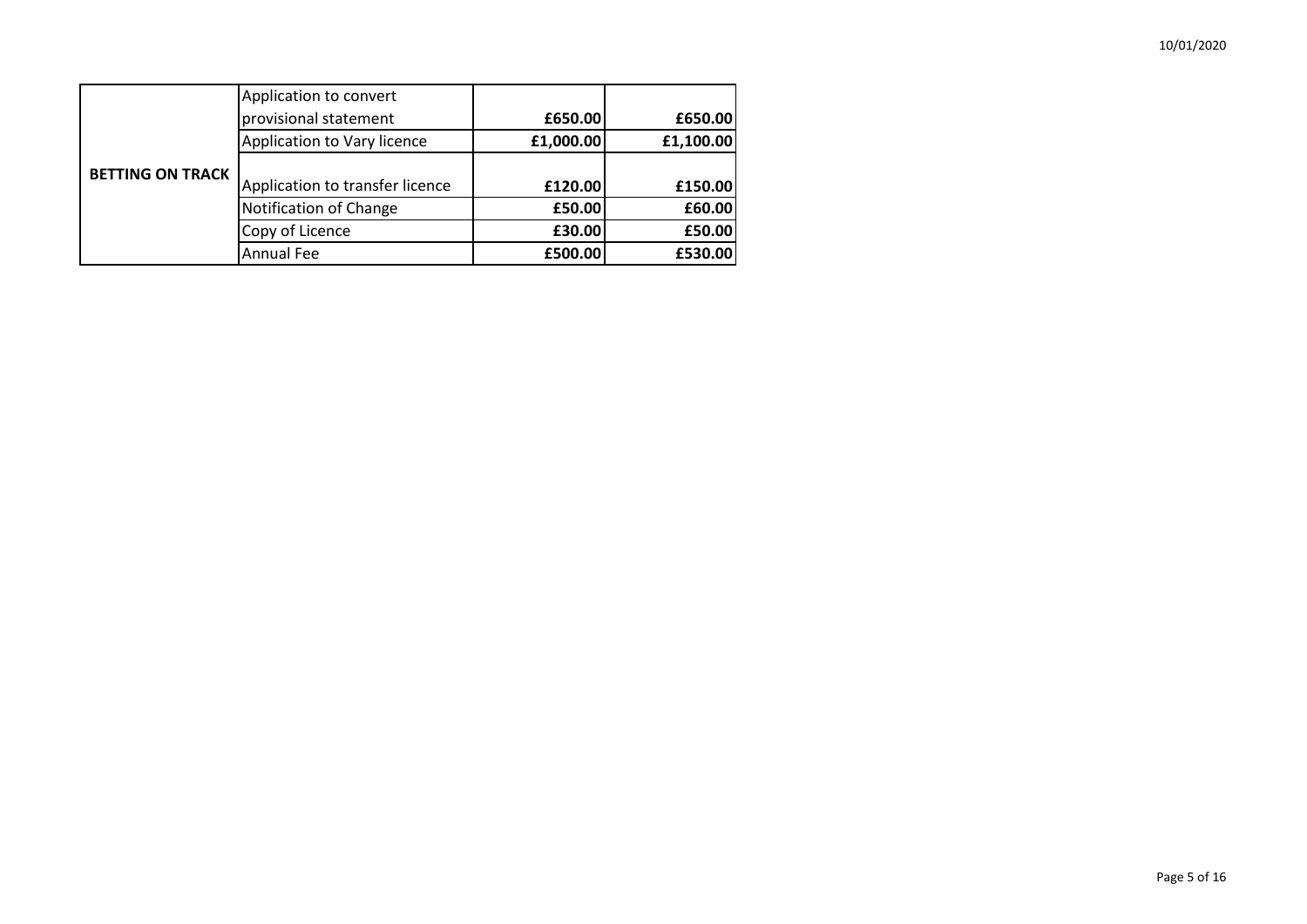### **GAMBLING ACT 2005 - FEES SET BY STATUTE - HOMES & COMMUNITIES COMMITTEE**

| Permit                                         |                           | 2019/20 Charge 2020/21 Charge |         |
|------------------------------------------------|---------------------------|-------------------------------|---------|
|                                                | Transitional              | £100.00                       | £100.00 |
|                                                | <b>New</b>                | £300.00                       | £300.00 |
| <b>Family Entertainment Centre</b>             | Renewal                   | £300.00                       | £300.00 |
|                                                | Change of Name            | £25.00                        | £25.00  |
|                                                | Copy Permit               | £15.00                        | £15.00  |
|                                                | Transitional              | £100.00                       | £100.00 |
|                                                | <b>New</b>                | £300.00                       | £300.00 |
| <b>Prize Gaming Permits</b>                    | Renewal                   | £300.00                       | £300.00 |
|                                                | Change of Name            | £25.00                        | £25.00  |
|                                                | Copy Permit               | £15.00                        | £15.00  |
|                                                | Notification of up to 2   |                               |         |
|                                                | machines                  | £50.00                        | £50.00  |
|                                                | Gaming machine            |                               |         |
|                                                | permit for more than 2    |                               |         |
|                                                | -existing operator        | £100.00                       | £100.00 |
|                                                | Gaming machine            |                               |         |
| <b>Gaming Machines in Alcohol</b>              | permit for more than 2    |                               |         |
| <b>Licensed Premises</b>                       | - new operator            | £150.00                       | £150.00 |
|                                                | Variation (number of      |                               |         |
|                                                | category)                 | £100.00                       | £100.00 |
|                                                | Transfer                  | £25.00                        | £25.00  |
|                                                | Annual fee                | £50.00                        | £50.00  |
|                                                | Change of name            | £25.00                        | £25.00  |
|                                                | Copy of permit            | £15.00                        | £15.00  |
|                                                | <b>Existing Operators</b> |                               |         |
|                                                | (transition)              | £100.00                       | £100.00 |
| Club Gaming and Club Machine   New Application |                           | £200.00                       | £200.00 |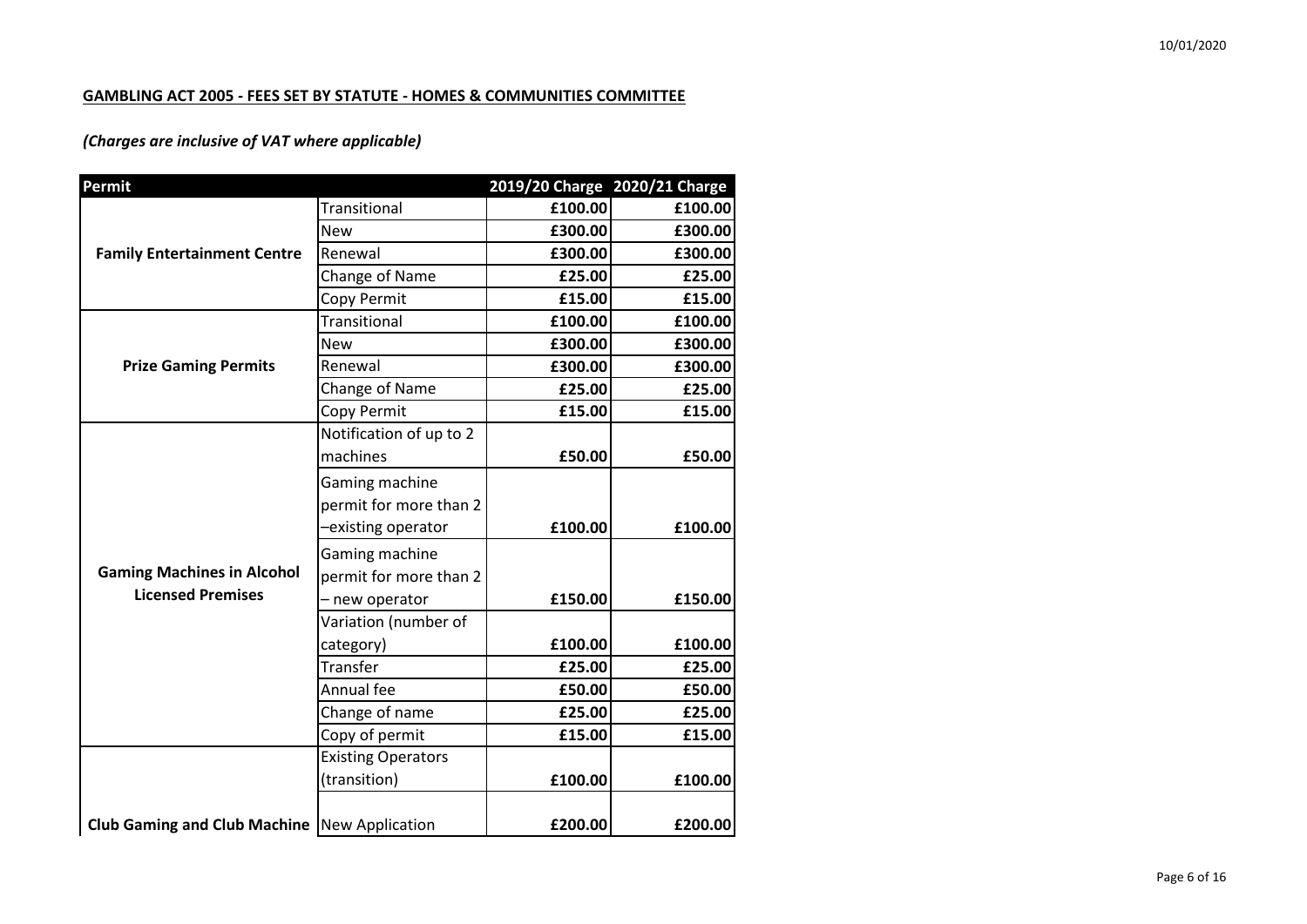| <b>Permits</b>               | Renewal                                 | £200.00 | £200.00 |
|------------------------------|-----------------------------------------|---------|---------|
|                              | Variation                               | £100.00 | £100.00 |
|                              | Annual Fee                              | £50.00  | £50.00  |
|                              | Copy of Permit                          | £15.00  | £15.00  |
| Temporary use notice         |                                         | £100.00 | £100.00 |
|                              | Exempt Lotteries -                      | £40     | £40     |
|                              | <b>Registration Fee</b>                 |         |         |
| <b>Small society Lottery</b> | Exempt Lotteries -<br><b>Annual Fee</b> | £20.00  | £20.00  |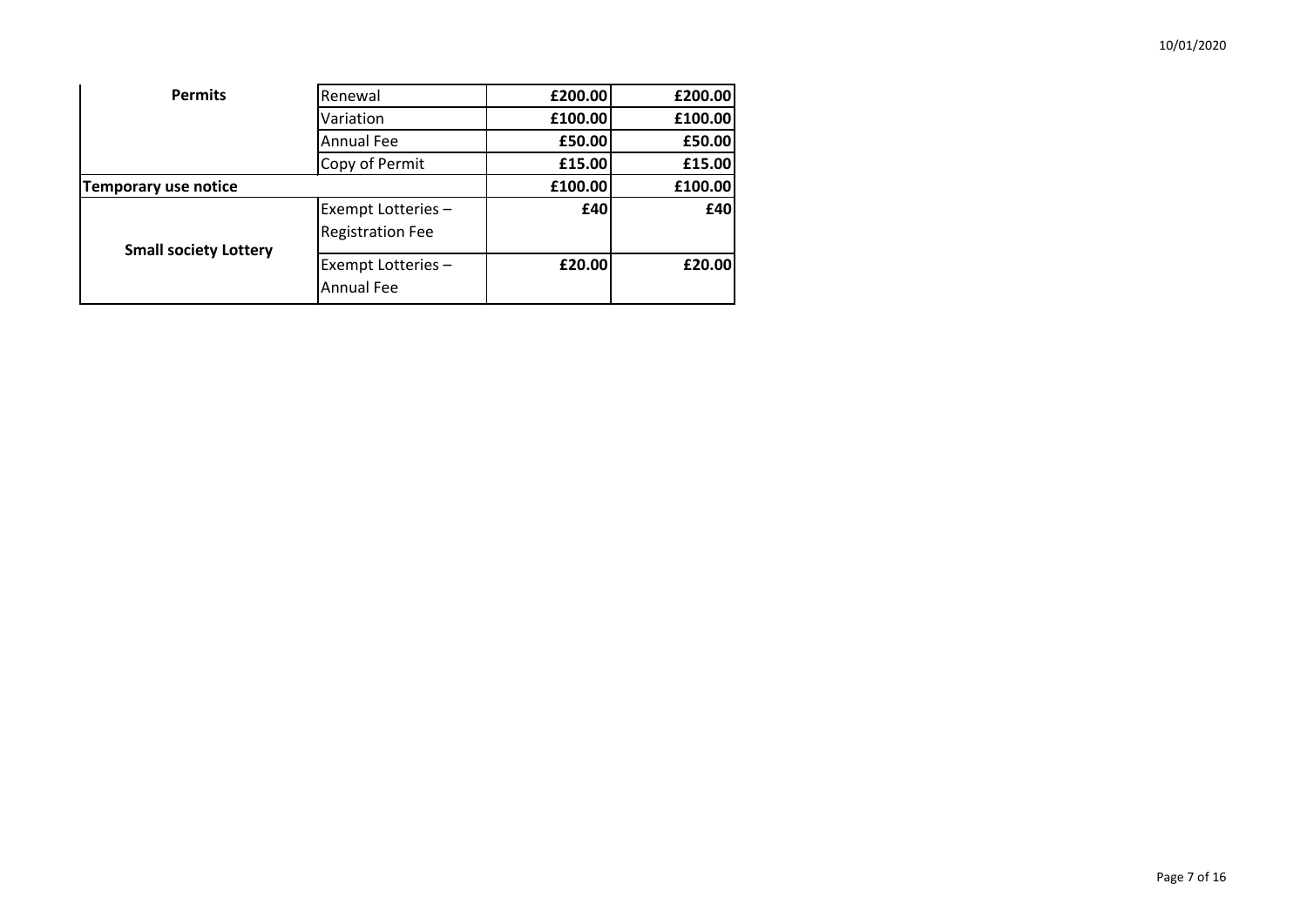### **LICENSING ACT 2003 – FEES SET BY STATUTE - HOMES & COMMUNITIES COMMITTEE**

## *(Charges below are not subject to VAT)*

| <b>Type of licence</b>                               | <b>Comments</b>                                                                                               | 2019/20 Charge | <b>2020/21 Charge</b> |
|------------------------------------------------------|---------------------------------------------------------------------------------------------------------------|----------------|-----------------------|
| Premises licence - Application                       | The fee payable depends<br>on the rateable value of<br>the premises which are<br>prescribed / set nationally. | Variable       | Variable              |
| Premises Licence - Annual Fee                        | The fee payable depends<br>on the rateable value of<br>the premises which are<br>prescribed / set nationally. | Variable       | Variable              |
| Premises Licence -additional fee for<br>large events | The fee payable depends<br>on the rateable value of<br>the premises which are<br>prescribed / set nationally. | Variable       | Variable              |
| Premises Licence - Full Variation                    | The fee payable depends<br>on the rateable value of<br>the premises which are<br>prescribed / set nationally. | Variable       | Variable              |
| Premises Licence - Minor Variation                   |                                                                                                               | £89.00         | £89.00                |
| <b>Personal Licence</b>                              |                                                                                                               | £37.00         | £37.00                |
| <b>Temporary event Notice</b>                        |                                                                                                               | £21.00         | £21.00                |

**There are currently no proposals by the Government to increase these fees in 2020/21**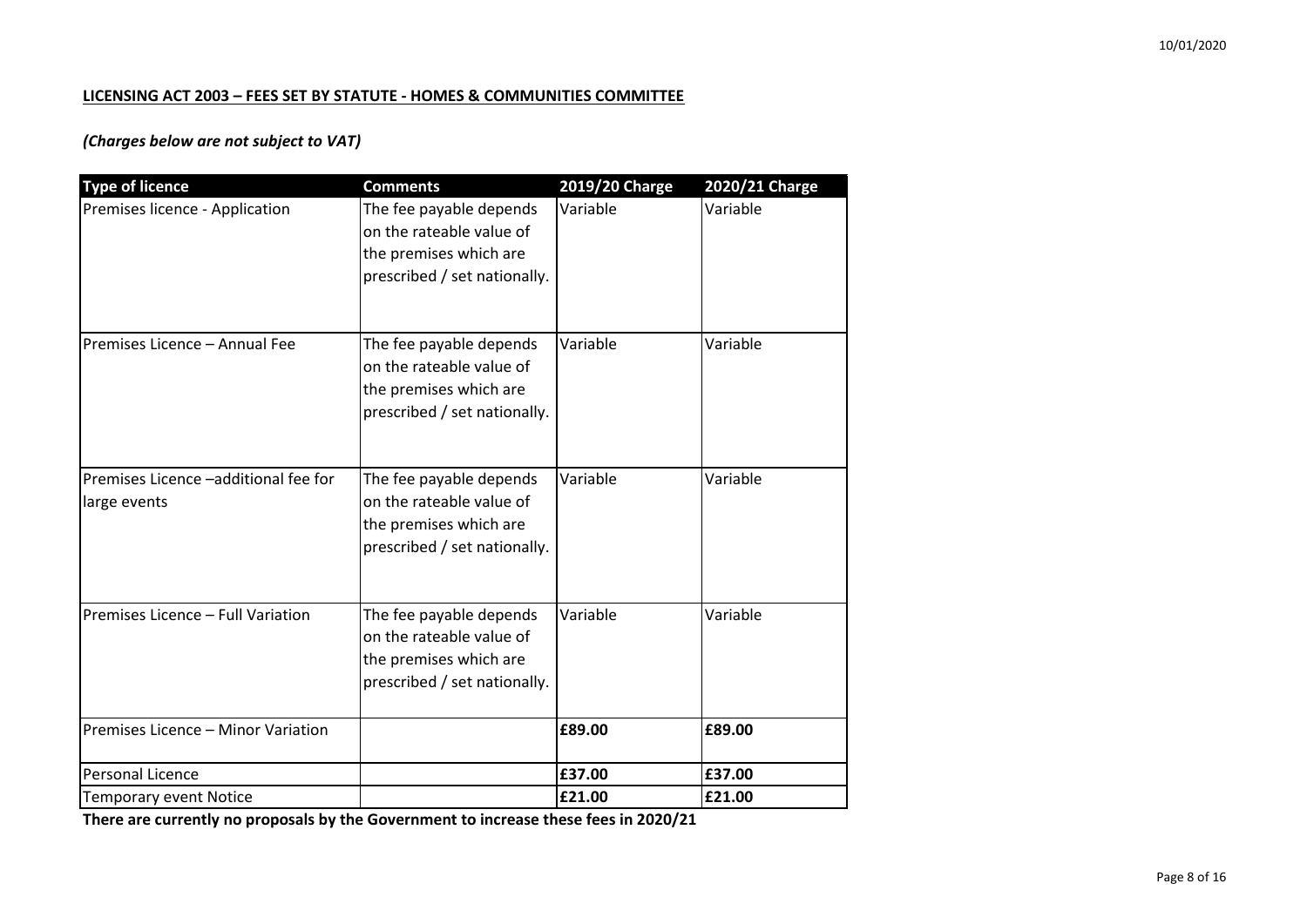### **ADVERTISING RATES FOR VOICE MAGAZINE - HOMES & COMMUNITIES COMMITTEE**

# **(Charges are inclusive of VAT)**

| <b>Size</b>                                    | 2019/20 Charge 2020/21 Charge |           |
|------------------------------------------------|-------------------------------|-----------|
| Full page (210mm wide x 295mm deep)            | £1,335.60                     | £1,335.60 |
| $\frac{1}{2}$ page (210mm wide x 147.5mm deep) | £801.60                       | £801.60   |
| 1⁄4 page                                       | £466.80                       | £466.80   |
| Back (Full page dimensions)                    | £1,639.20                     | £1,639.20 |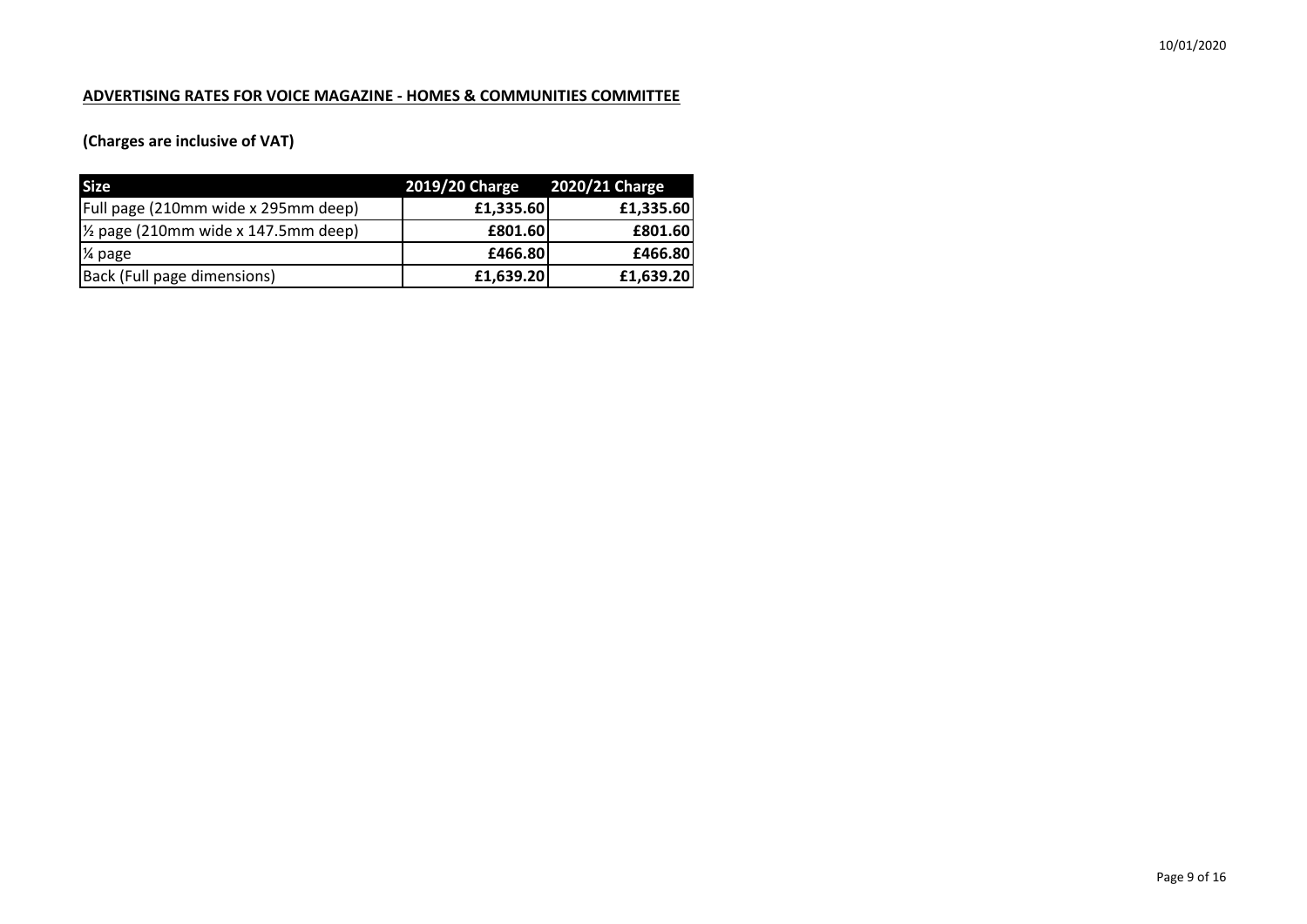### **ENVIRONMENTAL HEALTH FEES AND CHARGES - HOMES & COMMUNITIES COMMITTEE**

|                                              | <b>Relevant act o Notes</b> |                                   | <b>Duration</b> |                 |                 |
|----------------------------------------------|-----------------------------|-----------------------------------|-----------------|-----------------|-----------------|
| <b>Type of licence</b><br>1. Animal Boarding | <b>Ref 004</b>              | The fees have been calculated     | Annual          | 2019/20 Charge  | 2020/21 Charge  |
| Establishments                               |                             | on a full cost recovery basis     |                 |                 |                 |
|                                              |                             |                                   |                 |                 |                 |
|                                              |                             |                                   |                 |                 |                 |
| Initial                                      |                             |                                   |                 | £200            | £220            |
| Renewall                                     |                             |                                   |                 | £200            | £220            |
| 2. Home Boarding                             | <b>Ref 004</b>              | The fees has been amended to      | Annual          | £155            | £175            |
|                                              |                             | now charge for each application   |                 |                 |                 |
|                                              |                             | at the full price when related to |                 |                 |                 |
|                                              |                             | a franchise                       |                 |                 |                 |
|                                              |                             |                                   |                 |                 |                 |
| Renewall                                     |                             |                                   |                 | £155            | £175            |
| Dog Day Care                                 |                             | Domestic House based              | Annual          | £155            | £165            |
|                                              |                             | Compliance & Inspection Fee       |                 | £46             | £50             |
|                                              |                             |                                   |                 |                 |                 |
| Renewall                                     |                             |                                   |                 | £187            | £200            |
|                                              |                             |                                   |                 |                 |                 |
| 3. Dangerous Wild                            | <b>Ref 005</b>              | The fees have been calculated     | Annual          | £200 + vet fees | £230 + Vet Fees |
| Animals                                      |                             | on a full cost recovery basis     |                 |                 |                 |
|                                              | <b>Ref 006</b>              | The fees have been calculated     | Annual          |                 |                 |
| 4. Dog Breeding                              |                             |                                   |                 |                 |                 |
|                                              |                             | on a full cost recovery basis     |                 |                 |                 |
|                                              |                             |                                   |                 |                 |                 |
| Initial                                      |                             |                                   |                 | £176            | £195            |
| Renewal                                      |                             |                                   |                 | £176            | £195            |
|                                              |                             | Compliance & Inspection Fee       |                 | £70             | £80             |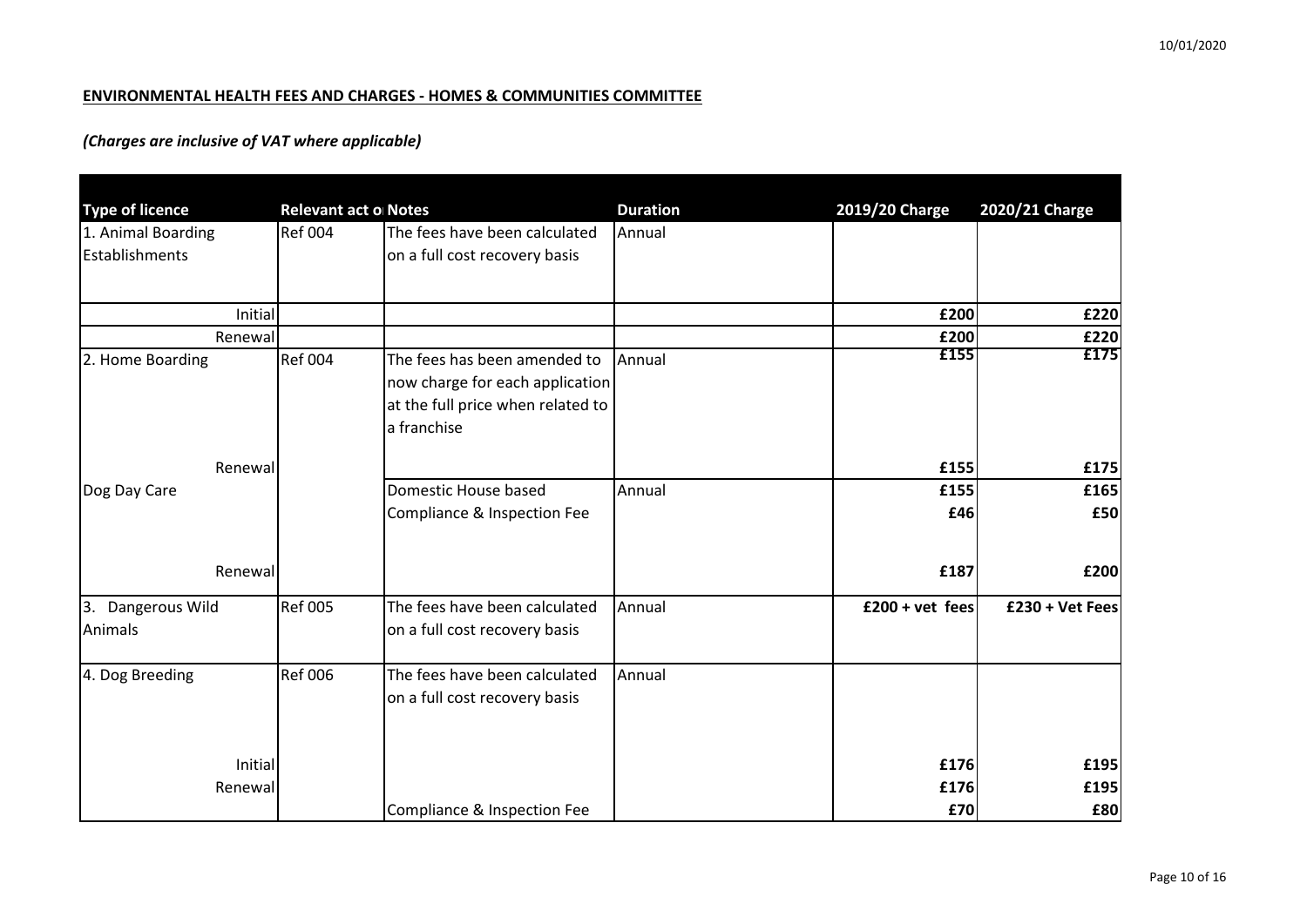| 5. Riding Establishments    | <b>Ref 007</b> | The fees have been calculated | Annual |      |      |
|-----------------------------|----------------|-------------------------------|--------|------|------|
|                             |                | on a full cost recovery basis |        |      |      |
|                             |                |                               |        |      |      |
| Initial                     |                |                               |        | £200 | £210 |
| Renewal                     |                |                               |        | £200 | £210 |
|                             |                | Compliance & Inspection Fee   |        |      |      |
|                             |                |                               |        | £92  | £100 |
| 6. Ear-Piercing, Tattooing, | <b>Ref 002</b> | The fees have been calculated | Annual |      |      |
| Acupuncture, Electrolysis,  |                | on a full cost recovery basis |        |      |      |
| Skin piercing and semi-     |                |                               |        |      |      |
| permanent tattooing         |                |                               |        |      |      |
|                             |                |                               |        |      |      |
|                             |                |                               |        |      |      |
| Person                      |                |                               |        | £120 | £125 |
| Premises                    |                | Where the premises already    |        |      |      |
|                             |                | hold a licence the charge is  |        |      |      |
|                             |                | £120 per additional treatment |        | £115 | £120 |
|                             |                |                               |        |      |      |
| 7. Massage & Special        | <b>Ref 008</b> | The fees have been calculated | Annual |      |      |
| Treatment                   |                | on a full cost recovery basis |        |      |      |
|                             |                |                               |        |      |      |
| Initial                     |                |                               |        | £175 | £180 |
| Renewal                     |                |                               |        | £150 | £155 |
| No massage (just sunbeds)   |                |                               |        | £170 | £170 |
| Renewal                     |                |                               |        | £125 | £130 |
| 8. Lasers:                  | <b>Ref 008</b> | The fees have been calculated | Annual |      |      |
|                             |                | on a full cost recovery basis |        |      |      |
|                             |                |                               |        |      |      |
| <b>New</b>                  |                |                               |        | £500 | £525 |
| Renewal                     |                |                               |        | £180 | £195 |
| Transfer                    |                |                               |        | £230 | £240 |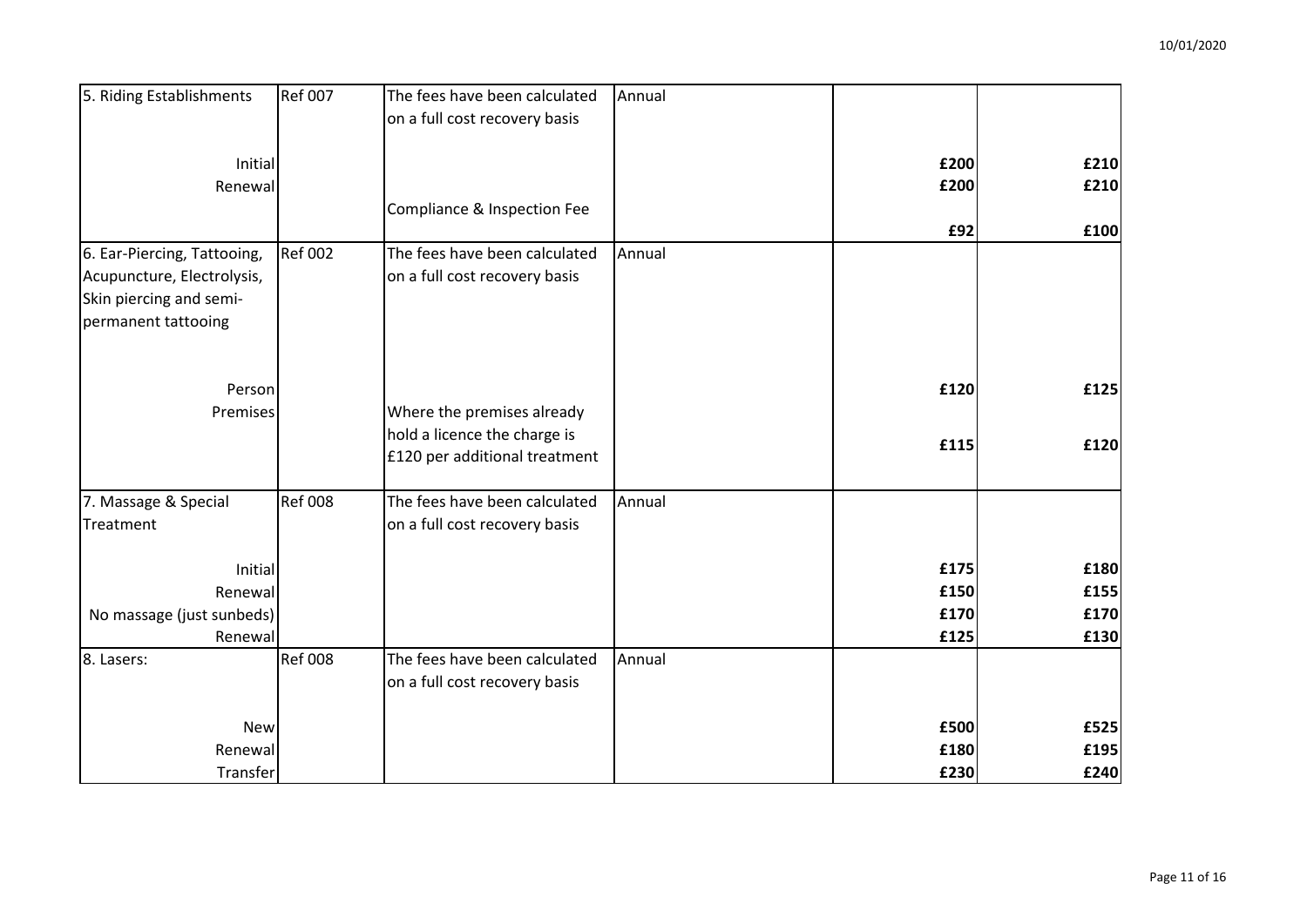| 9. Zoos                                          | Ref 009        | The fees have been calculated<br>on a full cost recovery basis                        |                                 |      |      |
|--------------------------------------------------|----------------|---------------------------------------------------------------------------------------|---------------------------------|------|------|
| Initial Inspection                               |                |                                                                                       | First licence valid for 4 years | £520 | £550 |
| Renewal                                          |                |                                                                                       | Renewal valid for 6 years       | £380 | £400 |
| Periodic 3 year inspection                       |                |                                                                                       |                                 |      |      |
|                                                  |                |                                                                                       |                                 | £380 | £400 |
| Transfer                                         | <b>Ref 010</b> | The fees have been calculated                                                         | Annual                          | £170 | £200 |
| 10. Pet Shops<br>Pet Animals Act 1951            |                | on a full cost recovery basis                                                         |                                 |      |      |
|                                                  |                |                                                                                       |                                 |      |      |
| Initial                                          |                |                                                                                       |                                 | £176 | £190 |
| Renewal                                          |                |                                                                                       |                                 | £176 | £190 |
|                                                  |                | Compliance & Inspection Fee                                                           |                                 | £70  | £80  |
| 11. Re-rating of Animal<br>licence establishment | <b>Ref 010</b> | <b>New Fee</b>                                                                        | Annual                          | £168 | £175 |
| 12. Transfer of Animal<br>licence establishment  | <b>Ref 010</b> | New Fee                                                                               | Annual                          | £168 | £175 |
| 13. Variation of Animal<br>licence establishment | <b>Ref 010</b> | <b>New Fee</b>                                                                        | Annual                          | £67  | E75  |
| 14. High Hedges                                  | <b>Ref 011</b> | The fees have been calculated<br>on a full cost recovery basis.<br>Prices include VAT | One Off                         |      |      |
| 1st stage                                        |                |                                                                                       |                                 | £228 | £240 |
| 2nd stage                                        |                |                                                                                       |                                 | £396 | £400 |
| 15. Licence Application for Ref 012              |                | The fees have been calculated                                                         | One off                         |      |      |
| House in Multiple                                |                | on a full cost recovery basis                                                         |                                 |      |      |
| Occupation                                       |                |                                                                                       |                                 |      |      |
| Single application                               |                |                                                                                       |                                 | £700 | £730 |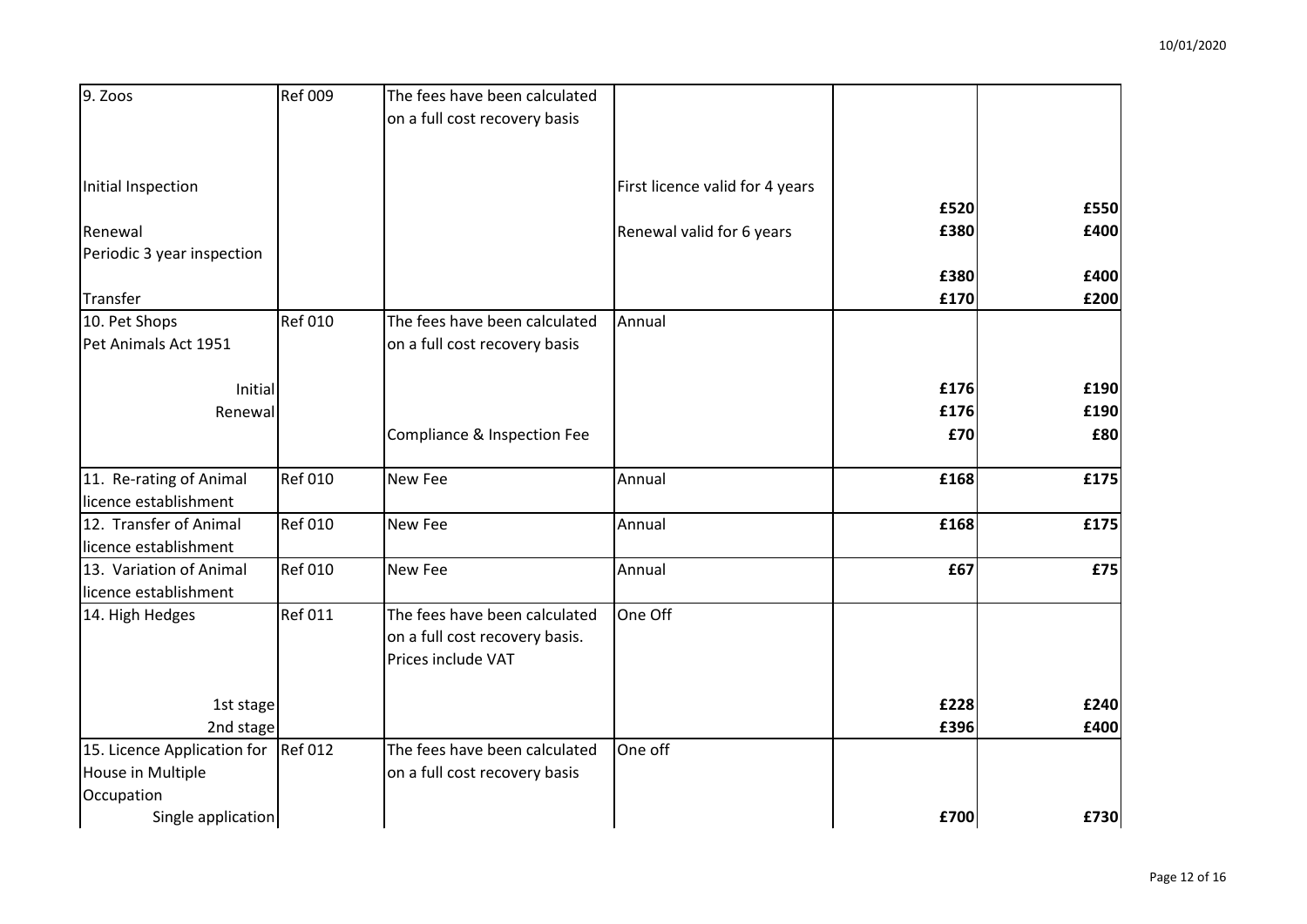| Multiple applications at  |                |                                 |             |                  |               |
|---------------------------|----------------|---------------------------------|-------------|------------------|---------------|
| same time                 |                |                                 |             | £550             | £550          |
| Variation of licence      |                |                                 |             | £20              | £50           |
| 16. Scrap Metal Dealer    | <b>Ref 013</b> | The fees have been calculated   | Three years |                  |               |
|                           |                | on a full cost recovery basis   |             |                  |               |
|                           |                |                                 |             |                  |               |
| Site Licence              |                |                                 |             | £375             | £380          |
| Collectors Licence        |                |                                 |             | £150             | £160          |
| 17. Mobile Homes Act      | <b>Ref 014</b> | To reflect the variation in the |             |                  |               |
| 2014                      |                | cost of processing the          |             |                  |               |
|                           |                | application depending on the    |             |                  |               |
|                           |                | size of the site.               |             |                  |               |
| Application fee           |                |                                 |             | £355             | £365          |
| Plus, per additional unit |                | Depends on total number of      |             | £8.60            | £9            |
|                           |                | pitches                         |             |                  |               |
| Annual Fee                |                |                                 |             | £8.10 per pitch. | £9 per pitch. |
| Transfer/amendment of     |                |                                 |             | £165             | £170          |
| licencel                  |                |                                 |             |                  |               |
| Depositing Site rules     |                |                                 |             | £140             | £140          |

### **CERTIFICATES, AUTHORISATION AND REGISTER COPIES**

|                       | £35.00<br>£200.00 | £35.00<br>£200.00 |
|-----------------------|-------------------|-------------------|
|                       |                   |                   |
|                       |                   |                   |
|                       |                   |                   |
|                       |                   |                   |
|                       | £250.00           | £250.00           |
|                       |                   |                   |
| <b>Prices include</b> |                   |                   |
| <b>VAT</b>            |                   |                   |
|                       |                   |                   |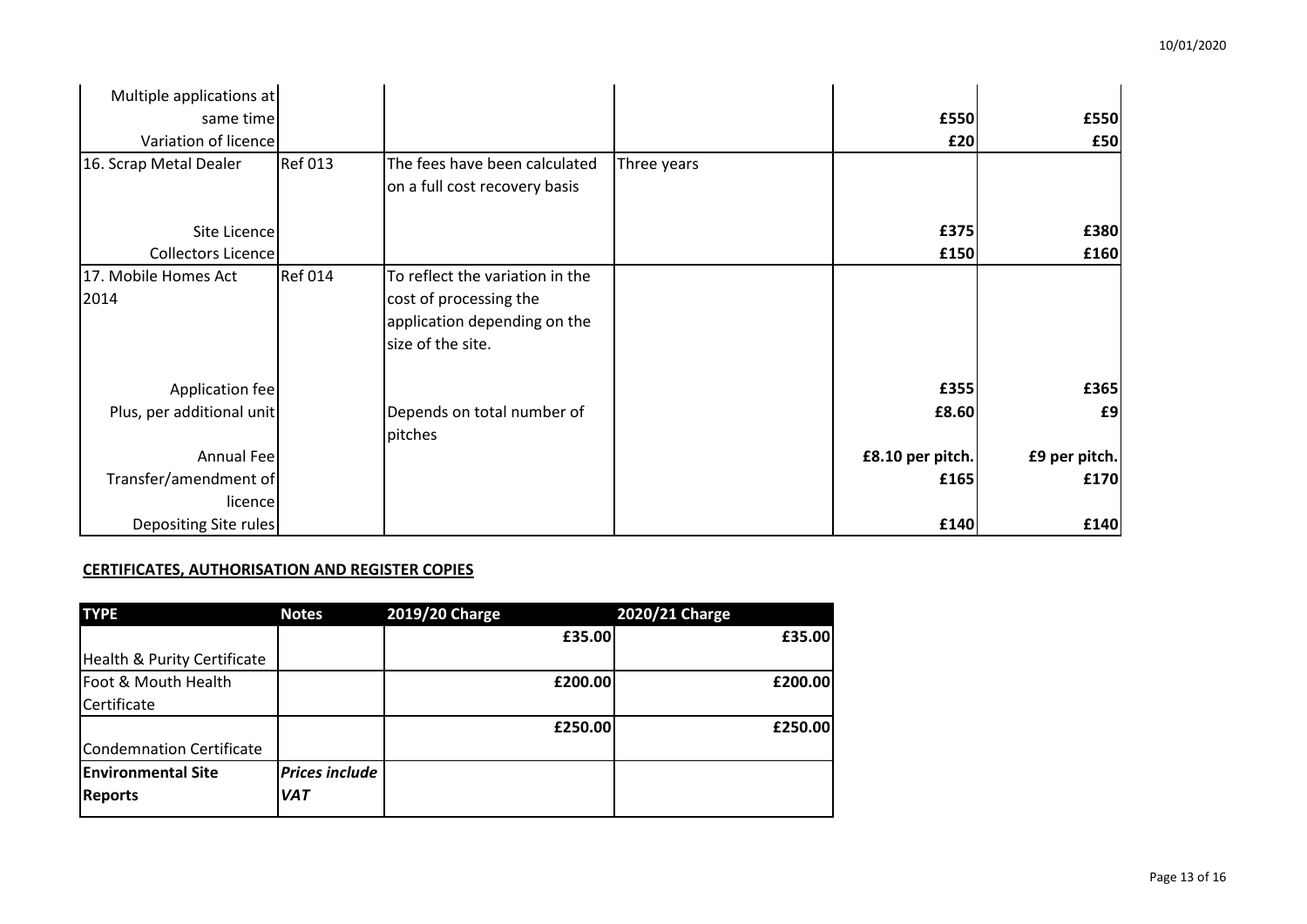| Home Buyer Version        | £102.00 | £120.00 |
|---------------------------|---------|---------|
| Detailed version          | £252.00 | £360.00 |
| Housing immigration check | £100.00 | £110.00 |

#### **PRIVATE WATER SUPPLIES**

| <b>Activity</b>            | <b>Notes</b> | NSDC charge 2019-20            | Proposed charge 2020-21        |
|----------------------------|--------------|--------------------------------|--------------------------------|
| Risk Assessment            | Guidance on  | Hourly rate x time spent       | Hourly rate x time spent       |
|                            | fees is      |                                |                                |
|                            | provided by  |                                |                                |
|                            | the Drinking |                                |                                |
|                            | Water        |                                |                                |
|                            | Inspectorate |                                |                                |
| Sampling                   |              | £50.00                         | £50.00                         |
| Investigation              |              | Hourly rate + analysis costs   | Hourly rate                    |
| Domestic Supplies (Reg 10) |              | £25.00                         | £25.00                         |
| <b>Check Monitoring</b>    |              | <b>£50 plus analysis costs</b> | <b>£50</b> plus analysis costs |
| (Commercial supplies)      |              |                                |                                |
| <b>Audit Monitoring</b>    |              | <b>£50 plus analysis costs</b> | <b>£50</b> plus analysis costs |
| (Commercial supplies)      |              |                                |                                |

## **\*Relevant act/ Order References**

Ref 001 - Hypnotism Act 1952

Ref 002 - Local Government (Miscellaneous Provisions) Act 1982

Ref 003 - Local Government (Miscellaneous Provisions) Act 1976

Ref 004 - Animal Boarding Establishments Act 1963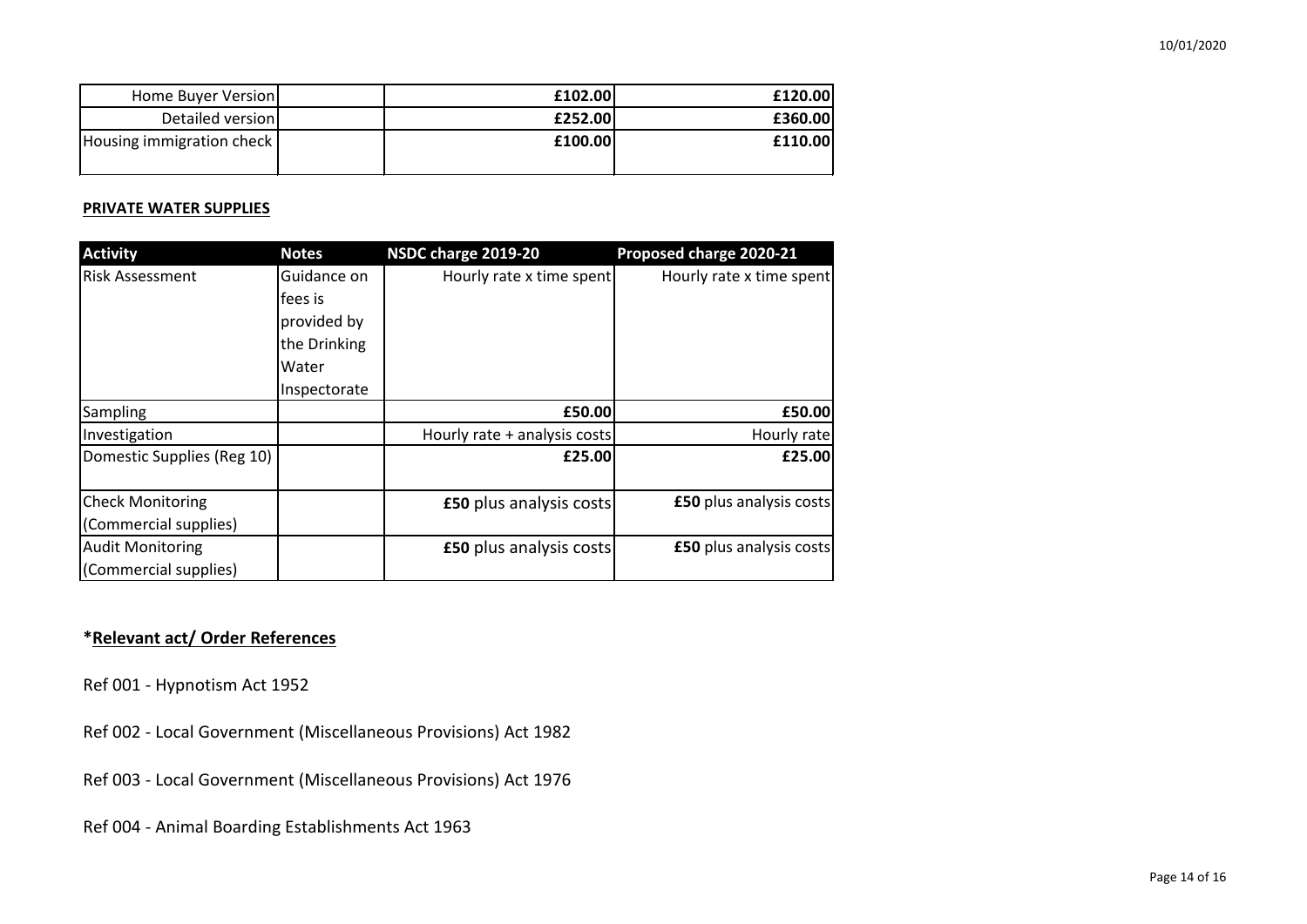## Ref 005 - Dangerous Wild Animals 1976

- Ref 006 Dog Breeding and Sale of Dogs (Welfare) Act 1999
- Ref 007 Riding Establishments Acts 1964 and amended 1970
- Ref 008 Nottinghamshire County Council Act 1985
- Ref 009 Zoos Licensing Act 1981
- Ref 010 Pet Animal Act 1951
- Ref 011 Anti Social Behaviour Act 2003
- Ref 012 Housing Act 2004
- Ref 013 Scrap Metal dealers Act 2013